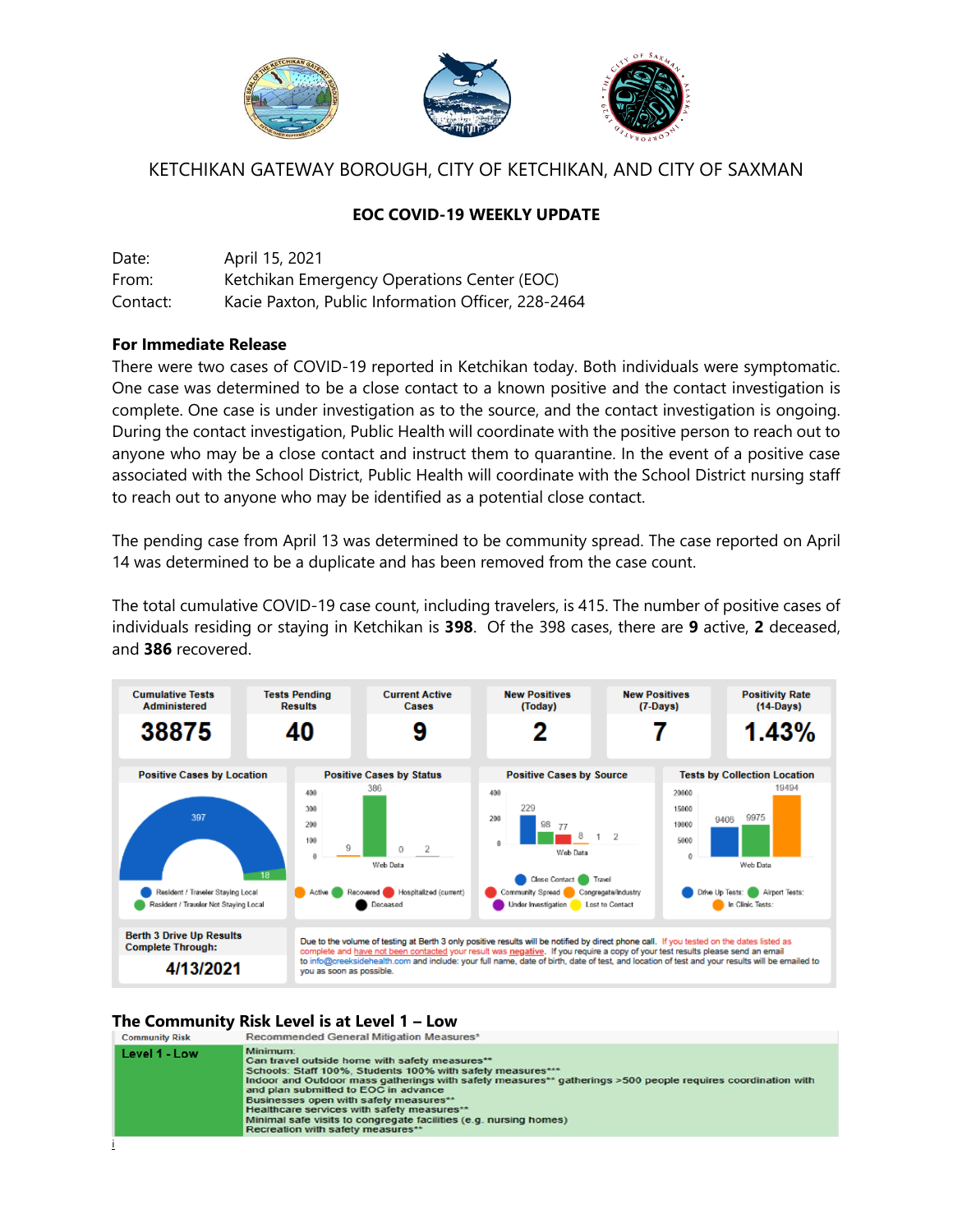**The COVID-19 vaccine data has been updated** and is available on the Ketchikan dashboard at [www.kgbak.us/covid19.](http://www.kgbak.us/covid19)



## **Upcoming COVID-19 Vaccine Clinics**

- **April 17 -** Pfizer PeaceHealth Teen COVID Vaccine Clinic; make appointment by phone at (907)-228-8140. (16-18 year olds)
- **April 24 -** Free Moderna Vaccine Clinic at Saxman Community Center; Make appointment at [https://myhealth.alaska.gov](https://myhealth.alaska.gov/) (18 and older)

**Additional Vaccine Appointments** are also available at local providers. To find and schedule an available appointment:

- 1. Make an appointment directly with a local Ketchikan provider. See the list of providers at [www.kgbak.us/covidvax](http://www.kgbak.us/covidvax)
- 2. Members of the Ketchikan Indian Community or Saxman tribal citizens may call the Ketchikan Indian Community Clinic at 907.228.9200.
- 3. Appointments can be scheduled online at [https://myhealth.alaska.gov](https://myhealth.alaska.gov/)
- 4. Call 907-646-3322 for assistance with scheduling an appointment. The call line is now staffed Monday-Friday from 9 a.m. - 6:30 p.m. and 9 a.m. - 4:30 p.m. on weekends.

The EOC recommends that you research the COVID-19 vaccine to determine if it is right for you. Before scheduling your appointment, contact your healthcare provider to discuss the vaccine and available options.

## **Updated information regarding the Johnson & Johnson vaccine from Alaska DHSS:**

- If you received the J&J vaccine more than a month ago, the risk is very low at this time.
- If you have received the J&J COVID-19 vaccine in the last few weeks, the risk is also low (1 in one million currently) but be aware of these symptoms. If you develop severe headache, abdominal pain, leg pain, or shortness of breath within three weeks after vaccination, contact your healthcare provider, or go to the emergency room or urgent care. Let your healthcare providers know that you recently received J&J vaccine.
- We continue to encourage those with currently scheduled appointments for Pfizer and Moderna vaccines to keep their appointments and move forward with vaccination.
- If you are scheduled to receive the J&J vaccine, please contact your healthcare provider, vaccination location, or clinic to schedule another appointment for a Pfizer or Moderna vaccine.